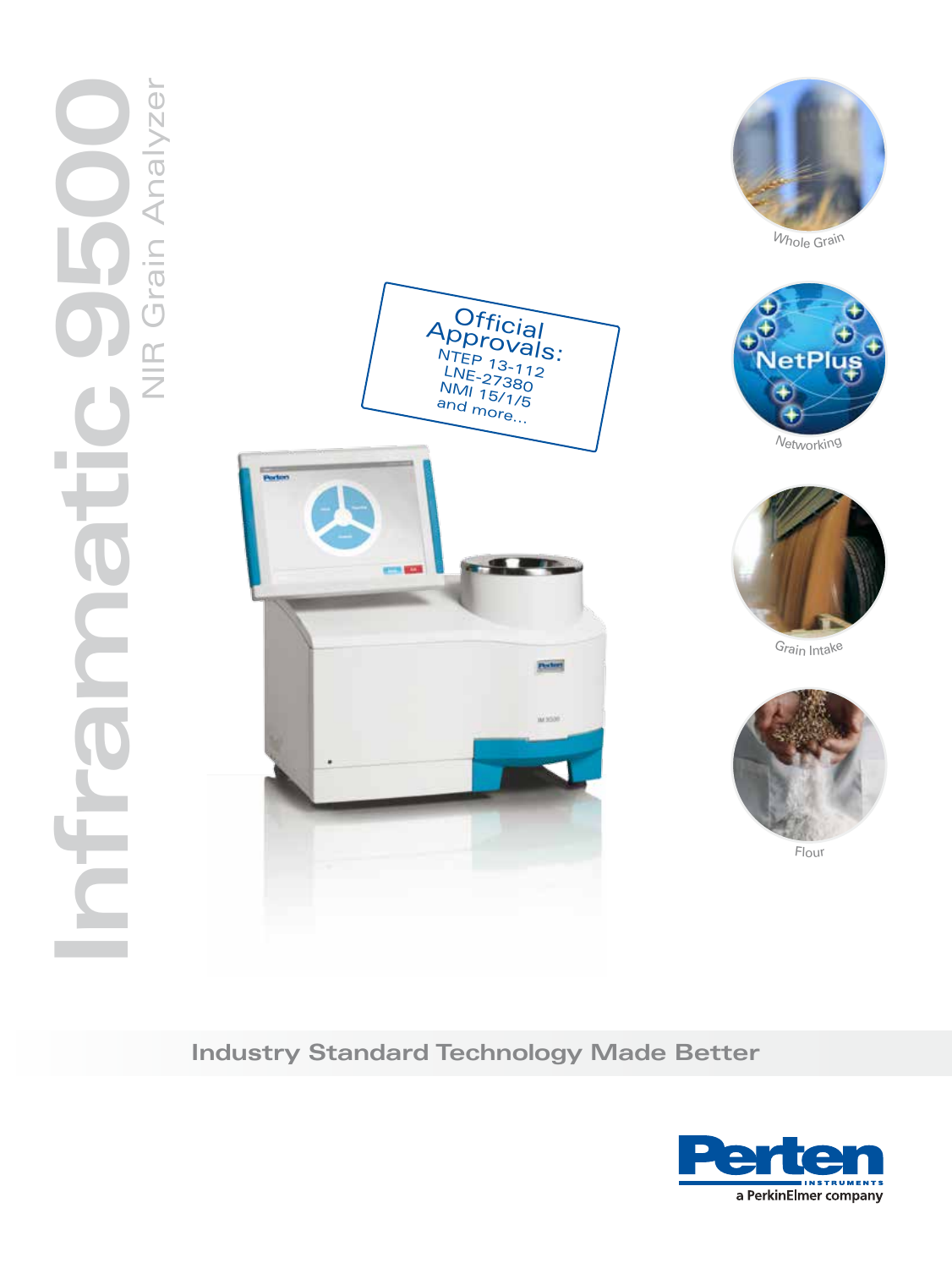## **Accurate and Robu**

*Perten Instruments is the number one company in grain quality testing and has produced Near Infrared grain analyzers for 30 years. The Inframatic 9500 is the most advanced Inframatic model, and offers the best accuracy available.*

*It is reliable, robust, and built to meet the requirements of grain handling operations. It analyzes a wide range of grains and oilseeds for moisture, protein, oil and many other parameters in less than 30 seconds.*



**The IM 9500** uses industry standard near-infrared transmission to analyze samples, but innovates with several key components. As a result the IM 9500 is more accurate, more stable over time and requires less maintenance than other analyzers.

**Single Block Optics** The monochromator is machined from a single block of metal, with a rigidity of structure not available in other instruments. It makes the instrument more accurate by being less sensitive to vibration and changes in temperature that disturb the light path of older design instruments. It also means that all instruments are produced identical as there is no assembly of parts, just the high precision machining. Additionally, it makes the instrument more economical to own as a single block monochromator has a much longer lifetime than other designs.

**NIST Wavelength Standard** All instruments are standardized at the factory to a NIST wavelength standard (National Institute of Standards and Tech-

nologies). This means that all instruments use the true wavelength scale, and hence give the same results when analyzing the same grain samples.

#### **Reference Pellet Check Sample**

By analyzing the certified pellet check sample, users can be certain that the instrument hardware is performing to specification and has not changed. It provides a traceable performance record.

**Combine these features** with true networking capabilities, essentially unlimited results storage, Windows connectivity, low cost of ownership, and contemporary styling, and the IM 9500 is simply the best instrument available.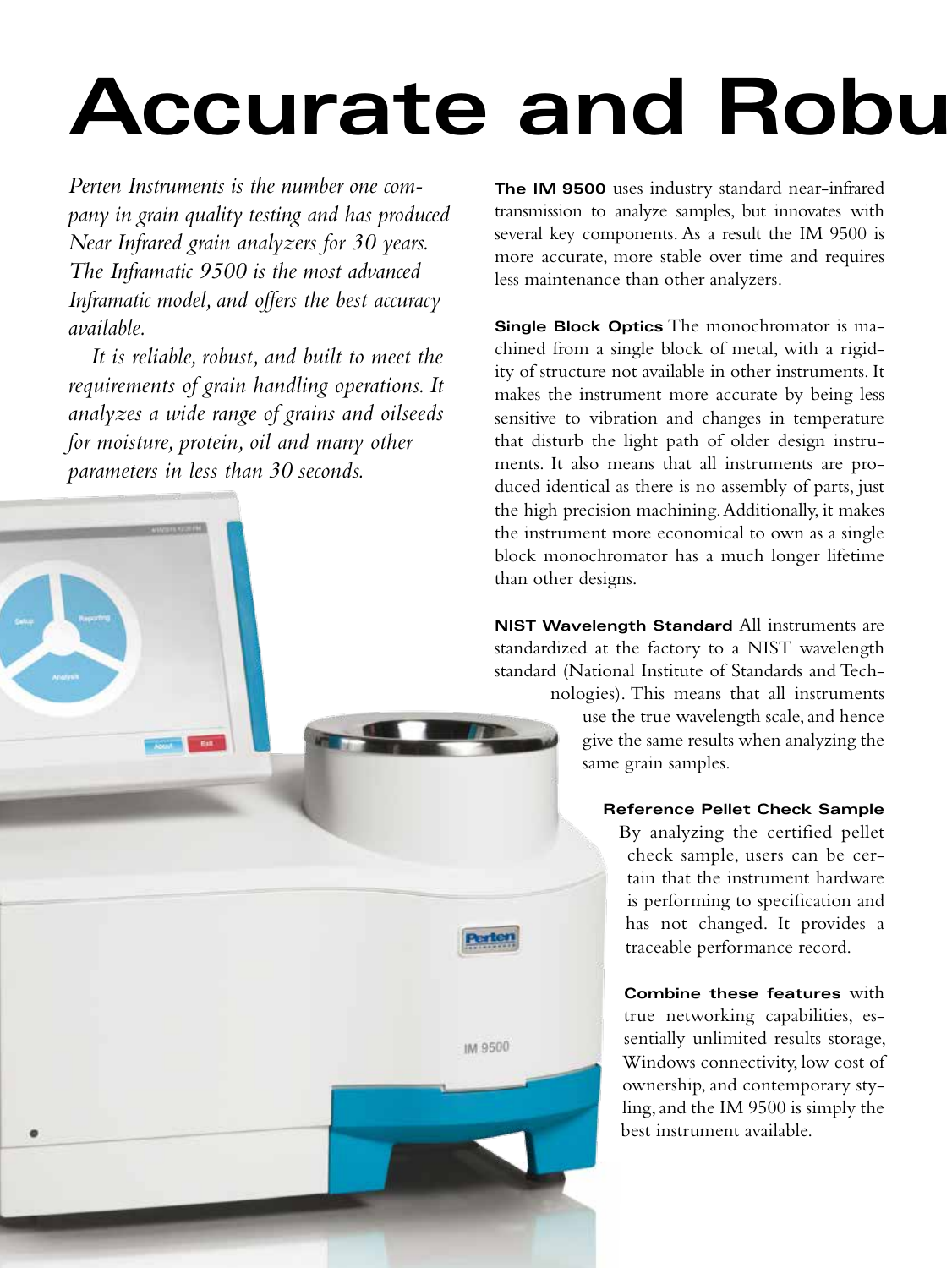# st by Design.



**1.** *Select* **2.** *Pour* **3.** *Remove*

## **Designed for Users**

The large color touch screen with its intuitive menus makes it easy to operate the instrument and to read analysis results – even from a distance. The user interface is designed to make analysis as rapid and secure as possible. All the operator needs to do is to select the type of grain to analyze and pour it into the funnel. No manual settings or changes are necessary.

#### **Test Weight Module**

The IM 9500 can be equipped with a Test Weight Module that becomes an integrated part of the instrument. Results are displayed along with the other parameters – no manual intervention required. A large sample volume is measured (600 ml) making the results very accurate closely matching the traditional method. The IM 9500 can be ordered to include the Test Weight Module from the factory.

#### **Calibrations and Approvals**

With 30+ years of experience with NIR and calibration development, we have the tools and expertise to develop, maintain, and update global calibrations. Standard available calibrations are included with the instrument at time of purchase. The IM 9500 is officially approved for use in grain trade in several countries such as – Australia (NMI 15/1/5), Germany (PTB 11.26/13.01), USA (NTEP CC No. 13-112), France (LNE-27380) and more.

#### **NIR Networking**



In grain trade it is critical to have complete control over the calibrations used in each instrument and to be able to monitor and optimize performance in virtually realtime. This can be done by using

Perten Instruments' comprehensive network platform, NetPlus Remote. Through NetPlus Remote the administration of the network is accessible 24 hours a day.